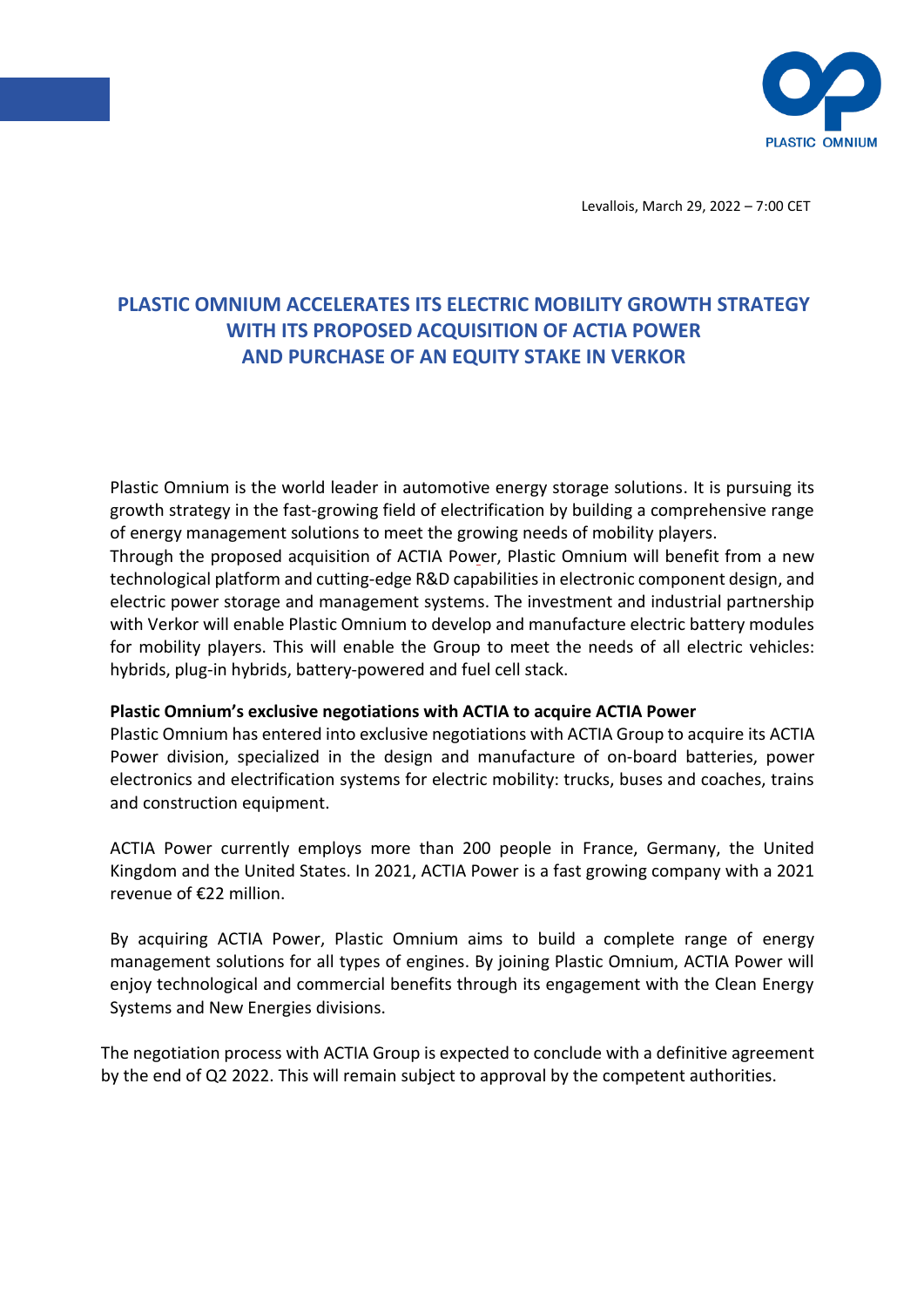

## **Plastic Omnium is joining the French battery industry through its investment in Verkor**

Plastic Omnium is participating in the latest financing round of French low carbon and high capacity battery manufacturer Verkor, with an initial investment of €20 million.

In addition to this investment, an industrial partnership agreement will allow Verkor and Plastic Omnium to rapidly develop production capabilities for electric batteries for individual and commercial vehicles as well as stationary energy storage. Plastic Omnium will also have privileged access to an initial cell capacity of 4 GWh per year from 2025. This will enable Plastic Omnium to become a leading supplier of electrical storage solutions for the mobility industry.

Two major investments in France are already underway: a 16 GWh Gigafactory in Dunkirk (Nord) which will be operational from 2024, and the R&D centre. This centre will be equipped with a 50 to 150 MWh pilot production line and the Verkor Innovation Centre. It will be operational in Grenoble (Isère) from Q1 2023.

Benoît Lemaignan, Chief Executive Officer of Verkor, said: "*This industrial collaboration places Verkor at the center of the electric mobility market and allows us to develop in the utility vehicle and stationary storage markets. Verkor is proud to work with Plastic Omnium, a major innovative player in mobility and industry, with a long-term strategy for the future."* 

Laurent Favre, Chief Executive Officer of Plastic Omnium: *"Plastic Omnium is accelerating its commitment to electric mobility by combining a unique component design expertise with a comprehensive range of storage solutions and energy management systems for the entire mobility industry including cars, rail, commercial fleets, trucks and buses."* Christian Kopp, President and CEO of the Clean Energy Systems Division: *"Following the development of 48V battery packs with the Tiamat start-up, this two-pronged project is setting up strategic milestones that will make the Group a leading battery producer and a unique partner for mobility companies in terms of energy management systems adapted to all types of motorisation."*

Plastic Omnium will discuss these announcements with analysts and investors on a conference call scheduled for Tuesday, 29 March at 8:45am.

## **To join the conference call, please dial :**

- France: +33 (0) 1 7037 7166
- UK: +44 (0) 33 0551 0200
- USA: +1 212 999 6659
- Code « **Plastic Omnium »**